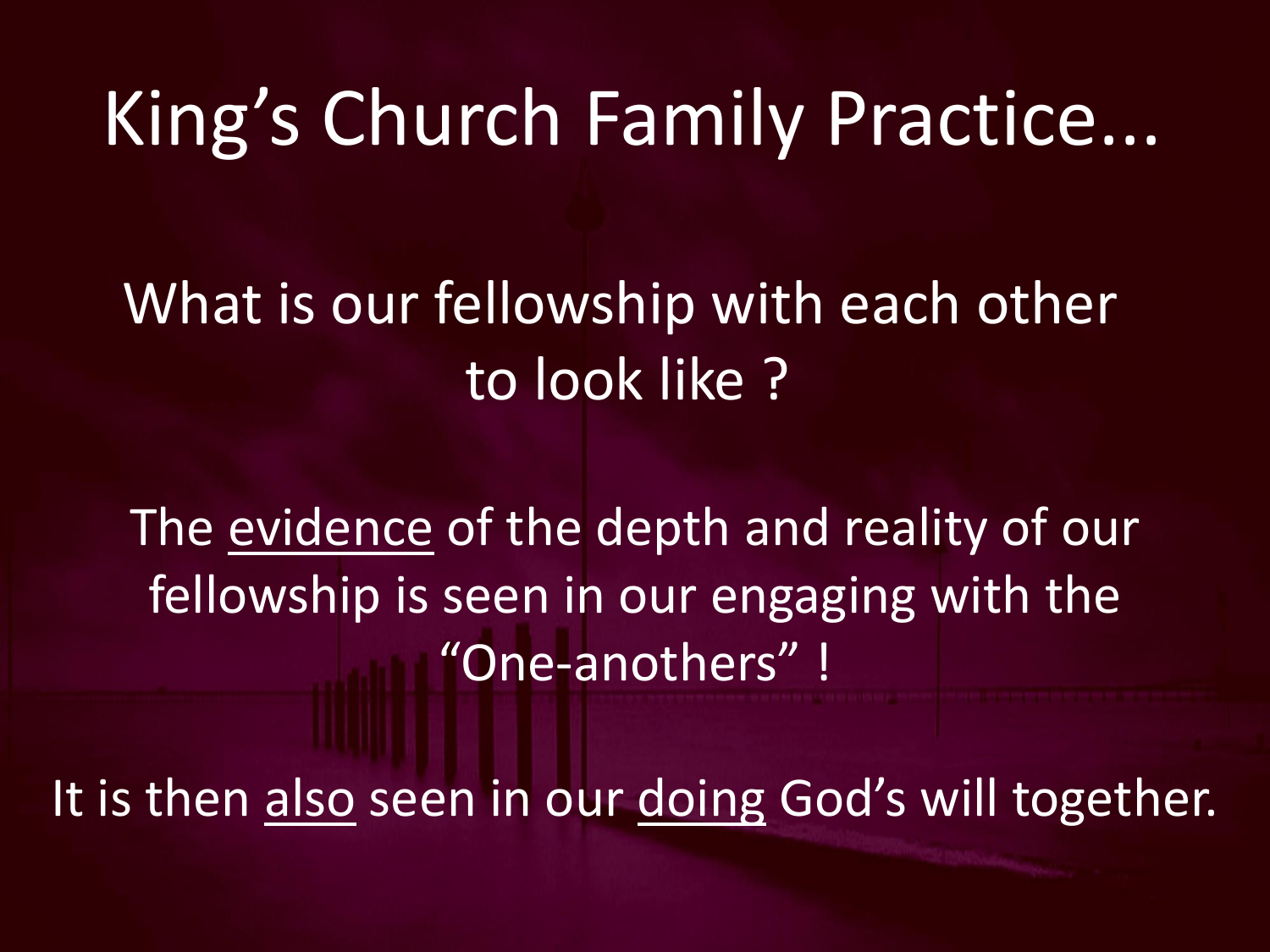*Our Attitudes*

*Now that I, your Lord and Teacher, have washed your feet, you also should* **wash one another's** *feet.* **John 13:13-15**

*"You, my brothers, were called to be free. But do not use your freedom to indulge the sinful nature; rather,* **serve one another in love." Galatians 5:13** 

*"Love must be sincere. Hate what is evil; cling to what is good.* **Be devoted to one another** *in brotherly love.* **Honour one another** *above yourselves"*

**Romans 12:9**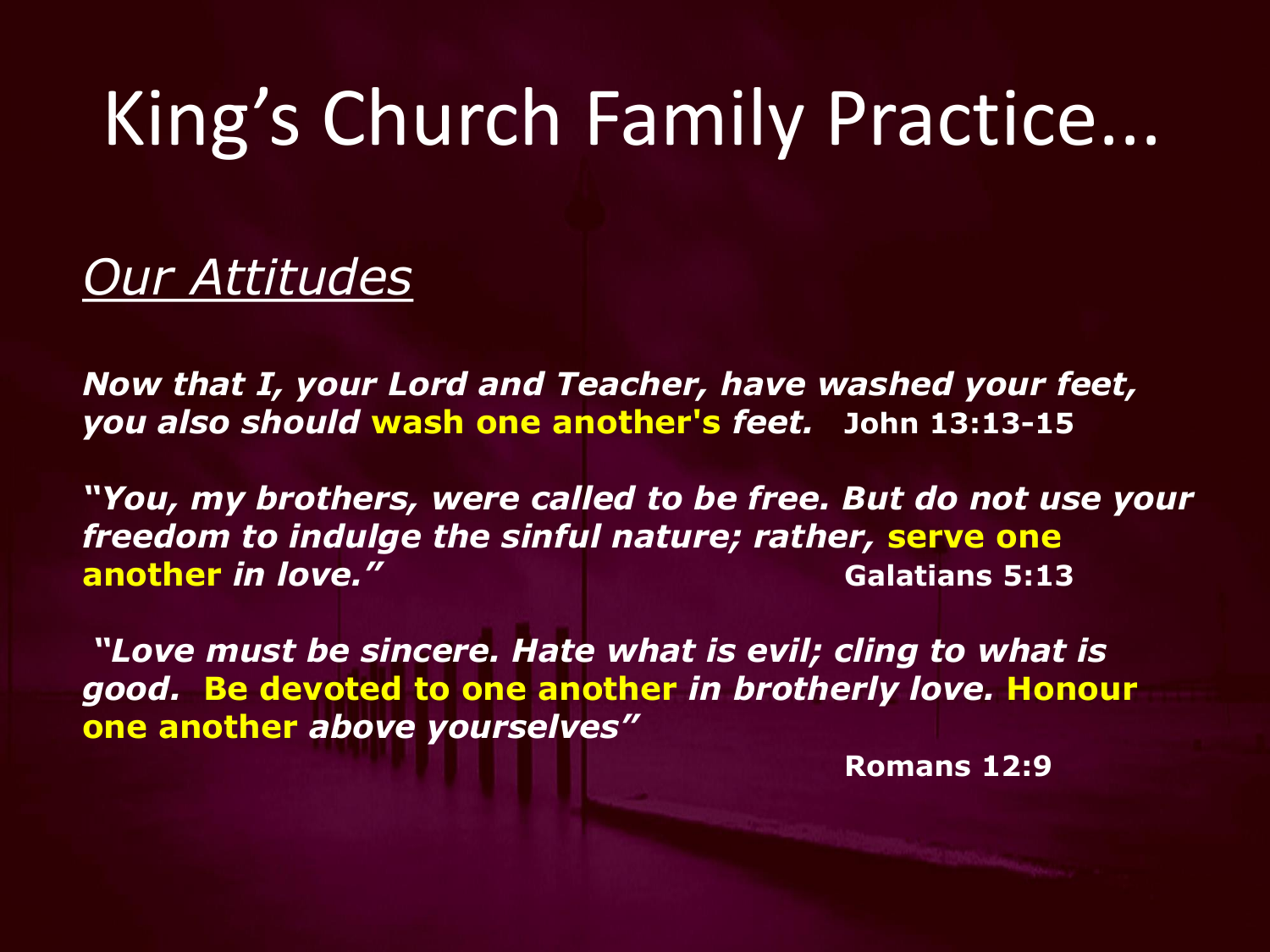*Our Attitudes*

*"***Submit to one another** *out of reverence for Christ."*  **Ephesians 5:21**

*"Therefore let us* **stop passing judgment on one another***."* **Romans 14:13**

**"***Brothers,* **do not slander one another***."* **James 4:11**

*"***Accept one another***, then, just as Christ accepted you, in order to bring praise to God."*

**Romans 15:7**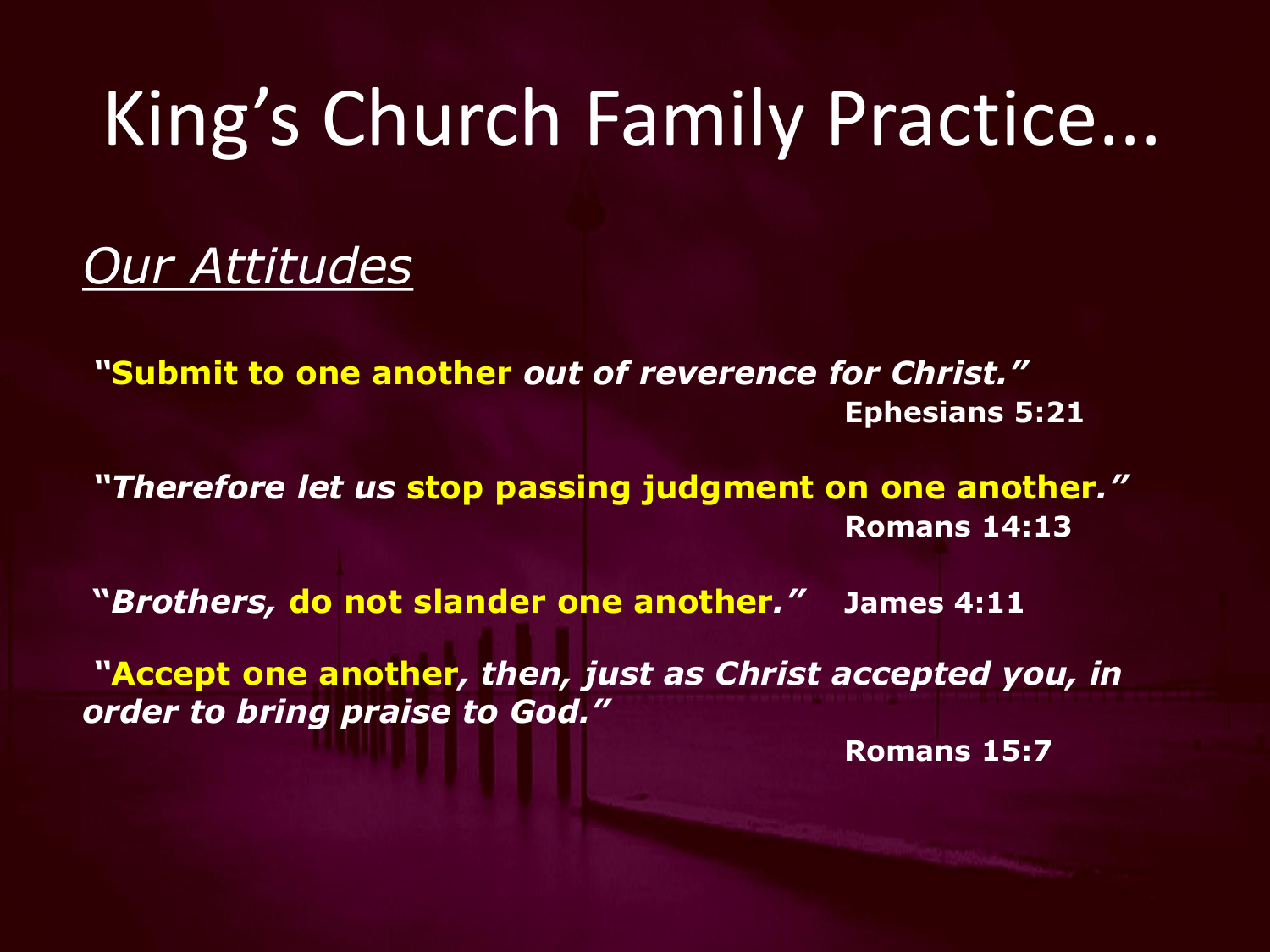### *Our Relationships:*

*"***Live in harmony with one another***. Do not be proud, but be willing to associate with people of low position. Do not be conceited."* **Romans 12:16** 

*"I appeal to you, brothers, in the name of our Lord Jesus Christ, that all of you* **agree with one another** *so that there may be no divisions among you and that you may be perfectly united in mind and thought."* **1 Corinthians 1:10**

*"Finally, all of you,* **live in harmony with one another***; be sympathetic, love as brothers, be compassionate and humble. Do not repay evil with evil or insult with insult, but with blessing."* **1 Peter 3:8**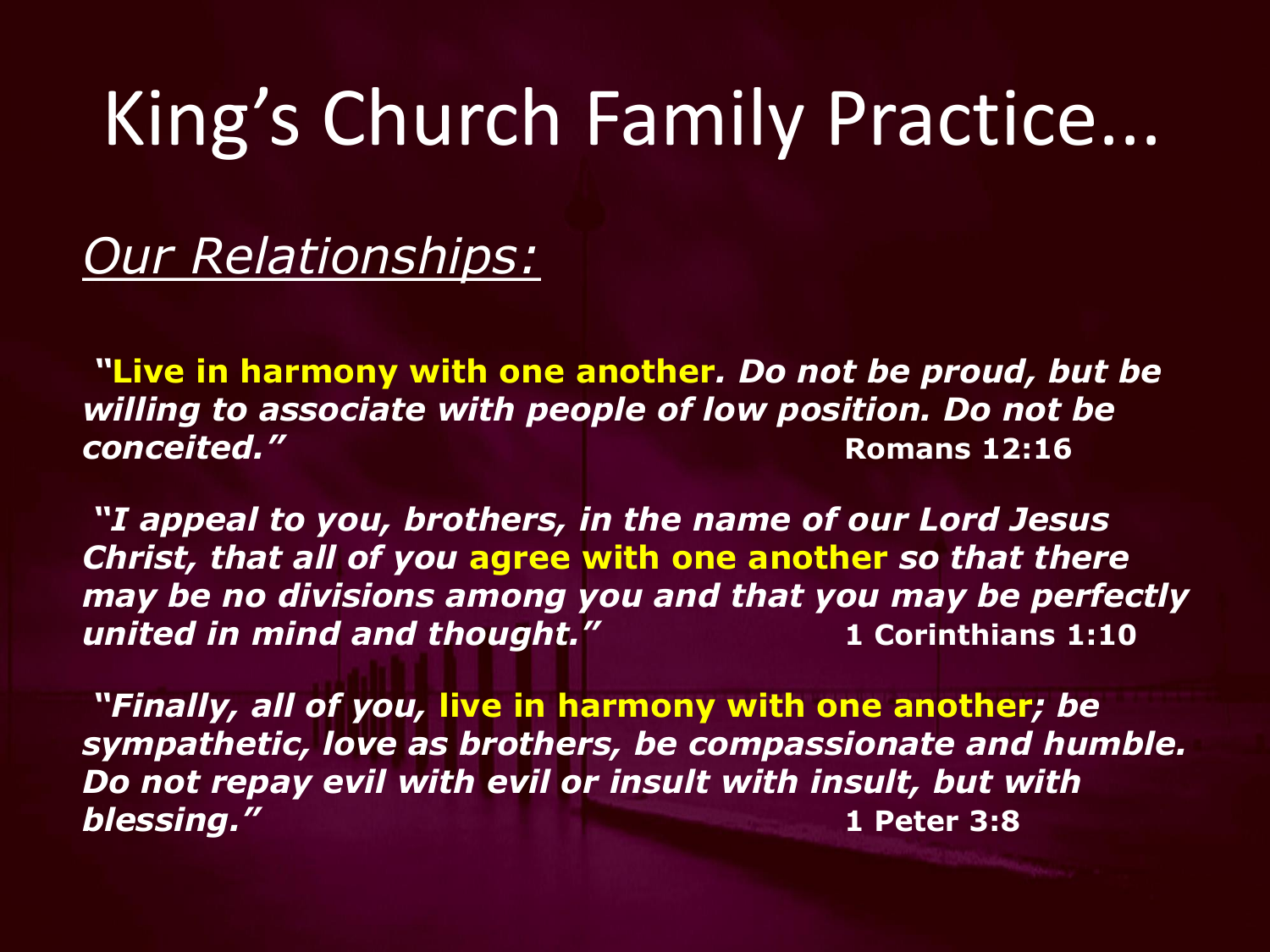*Our Relationships:*

*"But if we walk in the light, as he is in the light,* **we have fellowship with one another***, and the blood of Jesus, his Son, purifies us from every sin."* **1 John 1:7** 

*"***Offer hospitality to one another** *without grumbling."*  **1 Peter 4:9**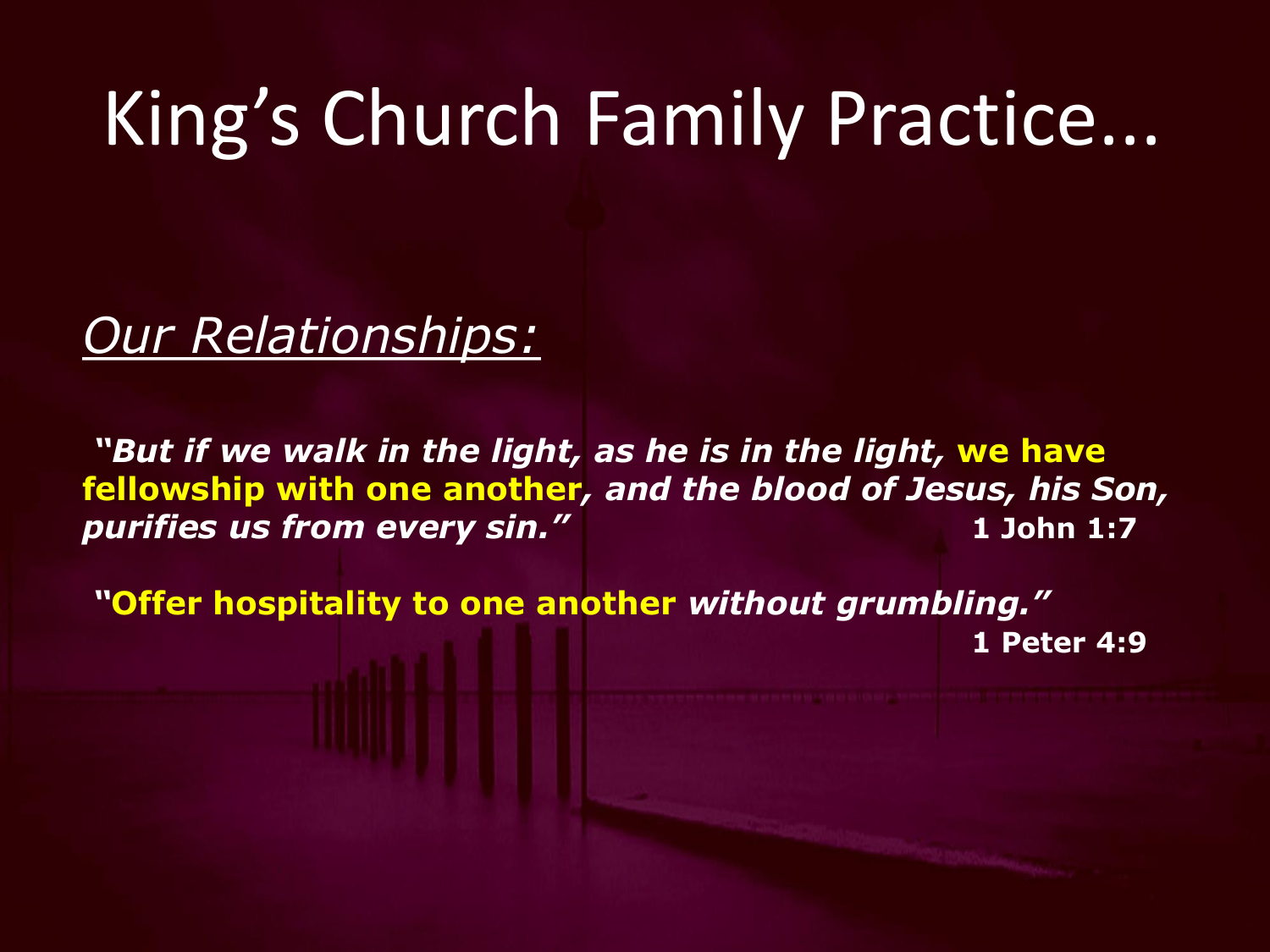#### *Be Forgiven & Forgiving:*

*"Be completely humble and gentle; be patient,* **bearing with one another in love***.***" Ephesians 4:2**

*"Be* **kind and compassionate to one another***, forgiving each other, just as in Christ God forgave you."* **Ephesians 4:32**

*"Therefore, as God's chosen people, holy and dearly loved, clothe yourselves with compassion, kindness, humility, gentleness and patience.* **Bear with one another** *and* **forgive whatever grievances you may have against one another***. Forgive as the Lord forgave you."* Colossians 3:12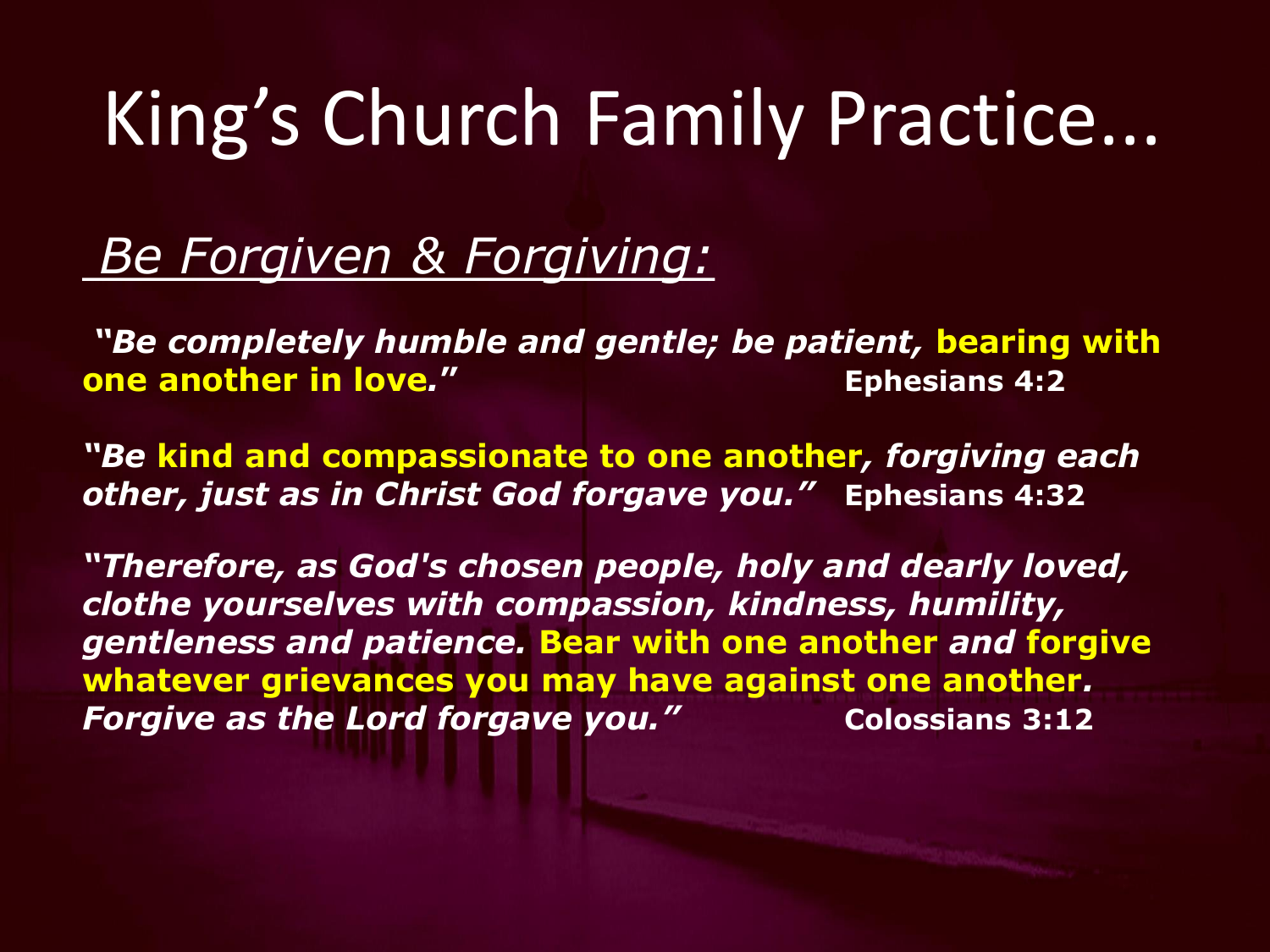#### *Be Teachable & Correctable:*

*"Do not get drunk on wine, which leads to debauchery. Instead, be filled with the Spirit.* **Speak to one another with**  *psalms, hymns and spiritual songs. Sing and make music in your heart to the Lord, always giving thanks to God the Father for everything, in the name of our Lord Jesus Christ."* **Ephesians 5:18**

*"I myself am convinced, my brothers, that you yourselves are full of goodness, complete in knowledge and competent to*  **instruct one another !" Romans 15:14** 

*"Let the word of Christ dwell in you richly as you* **teach and admonish one another with all wisdom***, and as you sing psalms, hymns and spiritual songs with gratitude in your hearts to God."* **Colossians 3:16**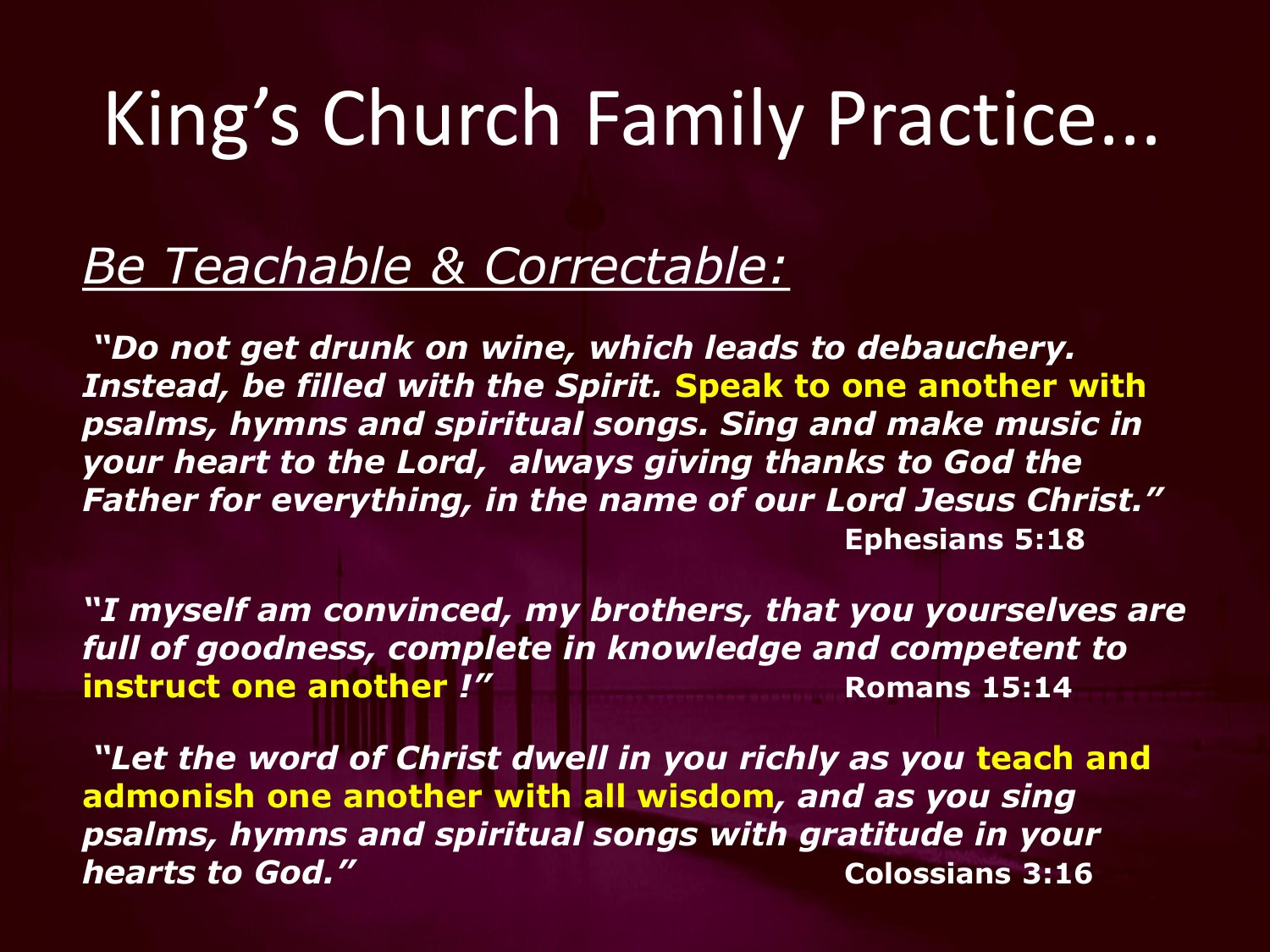#### *Be Encouraged & Encouraging:*

*"Therefore* **encourage one another** *and build each other up, just as in fact you are doing."* **1 Thessalonians 5:11**

*"***Encourage one another** *daily, as long as it is called Today, so that none of you may be hardened by sin's deceitfulness."*  **Hebrews 3:13**

*"And let us consider how we* **may spur one another on** *toward love and good deeds. Let us not give up meeting together, as some are in the habit of doing, but let us* **encourage one another-** *and all the more as you see the Day approaching."* **Hebrews 10:24**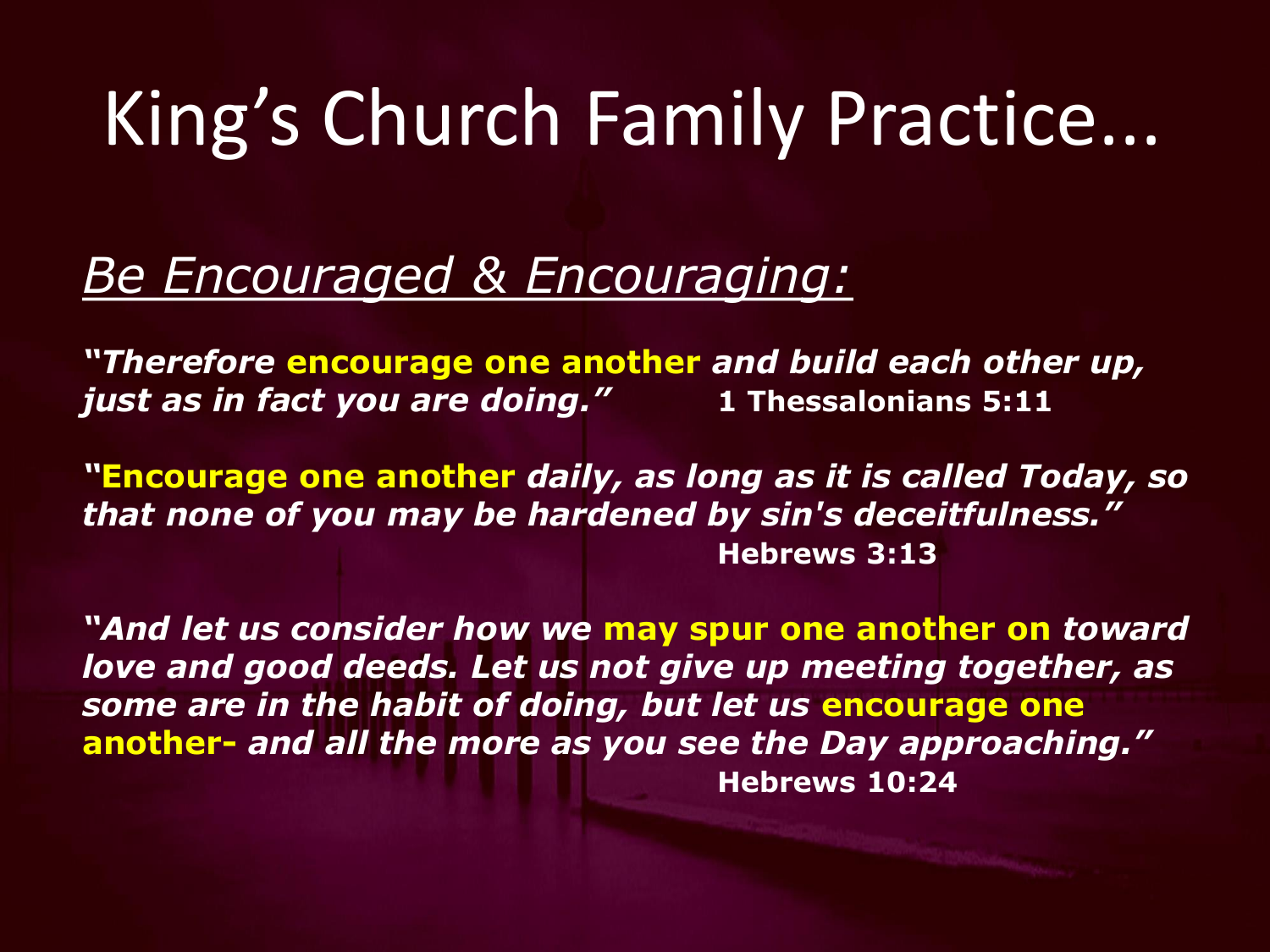*Be Loved & Loving:*

*"A new command I give you: Love* **one another***. As I have loved you, so you must* **love one another***. By this all men will know that you are my disciples, if you* **love one another***."* **John 13:34**

*"Now that you have purified yourselves by obeying the truth so that you have sincere love for your brothers,* **love one another deeply***, from the heart."* **1 Peter 1:22**

*"Dear friends, since God so loved us, we also ought to* **love one another." 1 John 4:11**